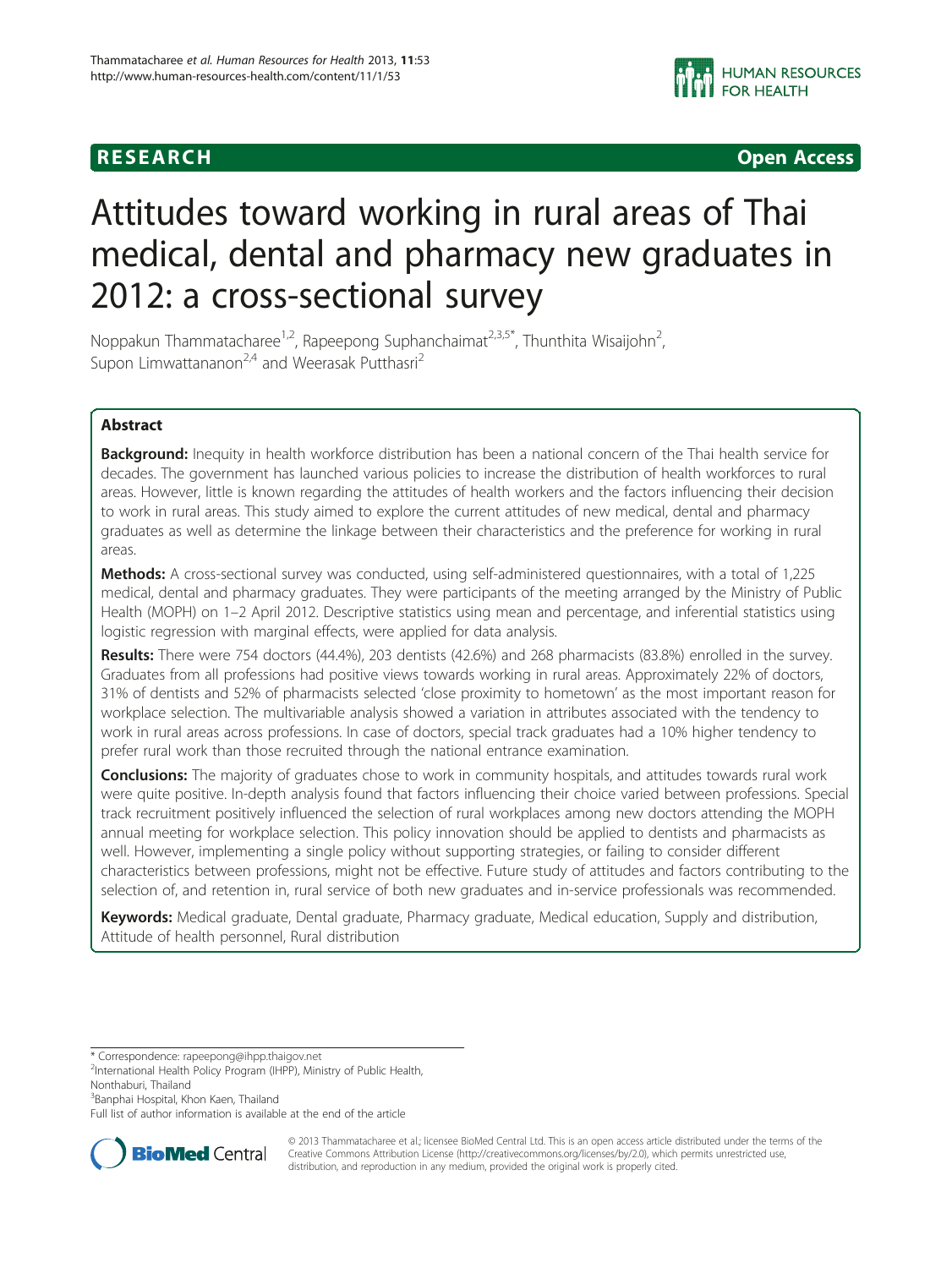# Background

Health workers are one of the six key components of a health system [\[1,2\]](#page-8-0). Empirical evidence demonstrates that ensuring the adequate distribution of skilled medical staff results in the improvement of patients' health outcomes [[3,4](#page-8-0)]. Having sufficient quality and quantity of doctors is thus vital to make health systems function effectively and to ensure the health of the entire population. Other professions are equally important. According to the World Health Organization (WHO), a health workforce refers to 'all people whose primary intention is to enhance health'; this includes clinical staff such as physicians, nurses, dentists and pharmacists, as well as those who support or manage the system but are not directly involved with providing health services [[1](#page-8-0)].

For more than four decades, Thailand has invested great efforts aimed at increasing the number of health workers through a range of policies [\[5-8\]](#page-8-0). This was underpinned by a huge investment in the infrastructure of health facilities in the 1970s which provided coverage for the whole population through the provision of community hospitals in all districts and health centres in all sub-districts [\[9\]](#page-8-0). A policy of compulsory rural service through contract bonding was then launched and enforced upon medical graduates, starting in 1972. Graduates had to work for at least 3 years in public facilities under the Ministry of Public Health (MOPH). If they wished to breach their contract, they had to pay a fine of US\$1,330 [[5\]](#page-8-0). This contract system was then expanded to other professions such as nurses and dentists; however, working in public facilities remained voluntary for pharmacists. More recently, the past two decades have seen the founding of a number of new health professional schools, mostly outside Bangkok and the vicinity [[5,6](#page-8-0)]. Civil servant posts and financial incentives have been provided, on top of the regular salary, to offset the opportunity loss of working in remote areas [[5,8](#page-8-0)].

In addition, strategies aiming to recruit students from rural backgrounds, alongside promoting exposure of medical trainees to rural work, have been initiated. This corresponds to the guidelines recommended by WHO in 2010 and also various international reports and studies [[10-](#page-8-0)[15\]](#page-9-0). The most clearly targeted programmes are the 'Collaborative Project to Increase Production of Rural Doctors (CPIRD)', launched in 1995, and 'One District One Doctor (ODOD)' which was launched in 2005 [\[6,8](#page-8-0)[,16,17](#page-9-0)]. These provide a special admission mode (special track) in parallel to the existing methods of national entrance examination and direct admission. When seeking to become a doctor through the national entrance examination, any 12th-grade student can apply to sit the exam. Aside from the national entrance exam, some schools also arrange their own recruitment, so-called direct admission, selecting students through their own institution specific exams. For the special track admission, any 12th-grade student residing in one of a number of prescribed provinces which have a shortage of doctors are eligible to sit the exam. Unlike the national entrance exam where competition is at the national-level, applicants for CPIRD have to compete with others within the same province, while ODOD applicants must compete with students from the same district. CPIRD and ODOD students spend the first 3 years of their study in universities alongside students recruited through the normal track, but they spend their 3 clinical years training in accredited regional and provincial hospitals of the MOPH. These hospitals are affiliated with relevant university faculties of medicine and their diplomas are granted by the university, not the MOPH institutes. Graduates from all tracks are obliged to undertake mandatory service in public facilities, 3 years for those recruited through the normal track or CPIRD, and 12 years for those selected through the ODOD scheme. The different recruitment tracks result in different choices of workplace being available upon graduation: students recruited through the CPIRD/ODOD track are required to work in provinces which are experiencing a severe shortage of health workers, within, or near their hometown area. The choice of workplace for normal track graduates is more flexible: the graduates are able to choose from the full range of vacant MOPH posts.

Through all the policies mentioned above, the production of health workers in Thailand increased considerably [[7](#page-8-0)], making the density of doctors plus nurses and midwives per population well beyond the 2006 WHO benchmark of 23 per 10,000 population [\[18\]](#page-9-0).

Although the production of health workers has grown continuously, Thailand still suffers from the maldistribution of human resources for health, both between different geographical areas, and between the public and private sectors [\[19\]](#page-9-0). Health professionals are highly concentrated in urban areas which provide the greatest opportunities to work in private facilities. This is most clearly seen in Bangkok where recent data showed that the ratio of population per doctor was lowest: around six times lower than that found in the Northeast, the region that has experienced the most critical shortages. This disparity was even more marked in dentists, the difference in the density of dentists to population between Bangkok and the Northeast was around 15 times in 2009. By contrast it was less significant in pharmacists where the difference was much lower (see Table [1](#page-2-0)) [\[20\]](#page-9-0).

The internal brain drain from the public sector to the private sector has been gradual, but has grown since 2000: this has been caused by the promotion of international trade in health services and Thailand's economic recovery from the 1997 Asian financial crisis [[8\]](#page-8-0). This situation became more complex with the introduction in 2001 of the Universal Coverage Scheme (UCS). Roles of health staff have been changed with greater emphasis now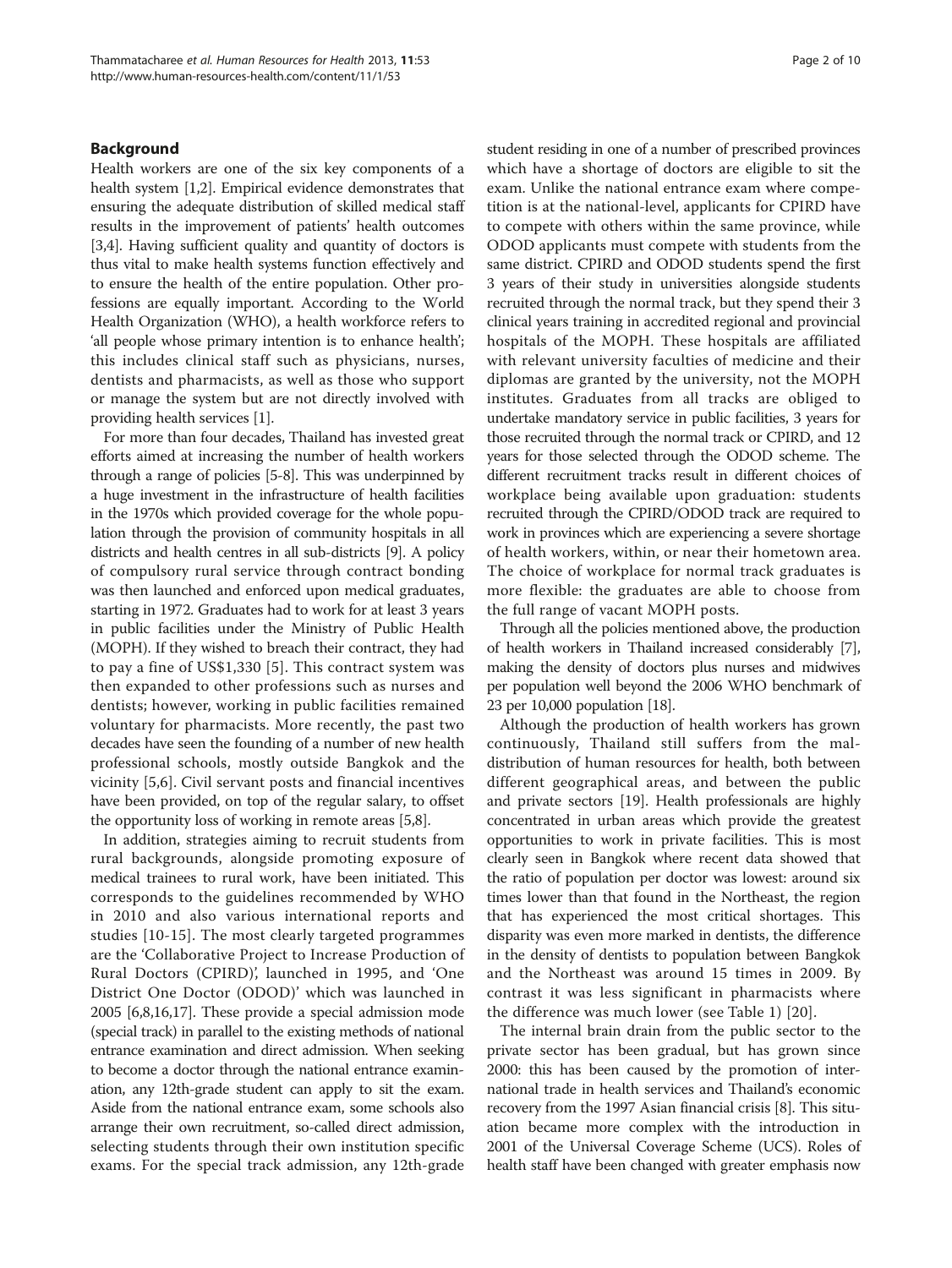<span id="page-2-0"></span>Table 1 Ratio of population per one doctor, dentist and pharmacist in different regions of Thailand

| Region                      | Doctor <sup>a</sup> | <b>Dentist</b> <sup>b</sup> | Pharmacist <sup>c</sup> |
|-----------------------------|---------------------|-----------------------------|-------------------------|
| Bangkok                     | 850:1               | 1,167:1                     | 3,667:1                 |
| Central (excluding Bangkok) | 2.683:1             | 8.945:1                     | 7.609:1                 |
| North                       | 3.279:1             | 9.858:1                     | 7.728:1                 |
| South                       | 3.354:1             | 10.143:1                    | 7.598:1                 |
| Northeast                   | 5,308:1             | 17.663:1                    | 11,171:1                |
|                             |                     |                             |                         |

Source: Human Resources for Health Research and Development

Office, Thailand.

a Data in 2007.

b Data in 2009.

<sup>c</sup>Data in 2012.

placed on prevention and promotion health services rather than solely on curative care [\[21\]](#page-9-0). This has increased the workloads of health workers because the removal of the financial barrier to care has stimulated an increased demand for services from patients [\[22\]](#page-9-0). A large number of health professionals have left public health facilities to join the private sector [\[23](#page-9-0)]. Recent data from the MOPH illustrated that the number of doctors working full-time in private hospitals has risen by around 20% between 2000 and 2010 [[20\]](#page-9-0). In 2009 dentists serving in the private sector constituted about 7.2% of the entire dentist population; this is almost double the figure in 1971 when it stood at 3.8% [[24](#page-9-0)].

With the background mentioned above, this study set out to investigate the attitudes of graduates towards working in rural areas, and the factors which are linked with the preference to work in these areas. Though this is a critical issue, there were few domestic studies exploring this problem and most studies confined their scope to just doctors [\[25](#page-9-0)]. This study aimed to fill this knowledge gap and examine three of the main health professions: doctors, dentists and pharmacists. It is hoped that the findings will be useful in ensuring that current and future policy is more responsive to Thailand's health workforce problems.

# Methods

# Study design and target population

A cross-sectional survey was performed on 1 and 2 of April 2012 in Thailand's annual health worker meeting which is jointly arranged each year by the MOPH and the health professional associations. The meeting aims to orientate new graduates about choices of workplace, career path and opportunities for future study. The MOPH also uses this occasion for the compulsory selection of MOPH workplace for new graduates from among the vacant posts available. There were 1,697 new medical, 476 dental and 320 pharmacist graduates participating in the meeting. During the meeting graduates select the posts they would like to take up in a series of rounds. They go to a booth representing the province they wish

to work in and register for a post. In the event of oversubscription in the area in which they wish to work, graduates must draw lots to select the successful candidates. Those who are unsuccessful in the drawing of lots must enter the following round to find a post in one of the provinces with unfilled positions.

As taking an MOPH post is obligatory for all doctors and dentists, the 1,697 new medical and 476 dental graduates present made up the majority of the whole batch of graduates from 2012 in Thailand. Taking an MOPH post is voluntary for pharmacists. Nurses do not participate in this meeting because they choose their workplace at the time of their enrolment in nursing school. The survey was part of a routine monitoring of graduates, conducted annually by the International Health Policy Programme (IHPP), under the MOPH, since 2010. In the first two years, pharmacists were not enrolled in the survey. Year 2012 was the first time in which the comprehensive survey of all the three professions was performed. The main content and objectives of the questionnaire remained unchanged since 2010, however, some text was amended to ensure concision and clarity.

# Survey tool

A self-administered, structured, close-ended questionnaire was used. It was composed of three sections: (1) respondents' general characteristics/attributes; (2) workplace preference and factors influencing their choice; and (3) attitudes towards rural practice. The demographic questions in section 1 asked graduates to specify their age, sex, location of hometown or places they were brought up (Urban versus Rural), the location of their professional school (Bangkok and vicinity versus Upcountry), mode of admission (National entrance examination versus Direct admission versus Others, for example, special quota including CPIRD/ODOD), parents' education (Below bachelor degree versus At least bachelor degree) and parents' career (Civil servant versus Not civil servant). It should be noted that 'Urban' in this study was defined as Bangkok and the vicinity (Bangkok and four surrounding provinces: Nonthaburi, Pathumthani, SamutPrakarn and SamutSakorn) and the provincial city (Central district) of other provinces, while 'Rural' referred to any village, town or non-provincial city.

In section 2, respondents were asked to choose where they would prefer to work if they had complete freedom to choose and were not bound to complete mandatory public service. The choices of workplace provided in this question were 'community hospitals', 'provincial hospitals' and 'others such as private hospitals or continuing higher education'. They were then asked to indicate only one factor, from the list shown in the questionnaire, which had the greatest influence on their choice. These factors included the 'Close proximity of hometown', 'High income', and 'Good support from colleagues', etc.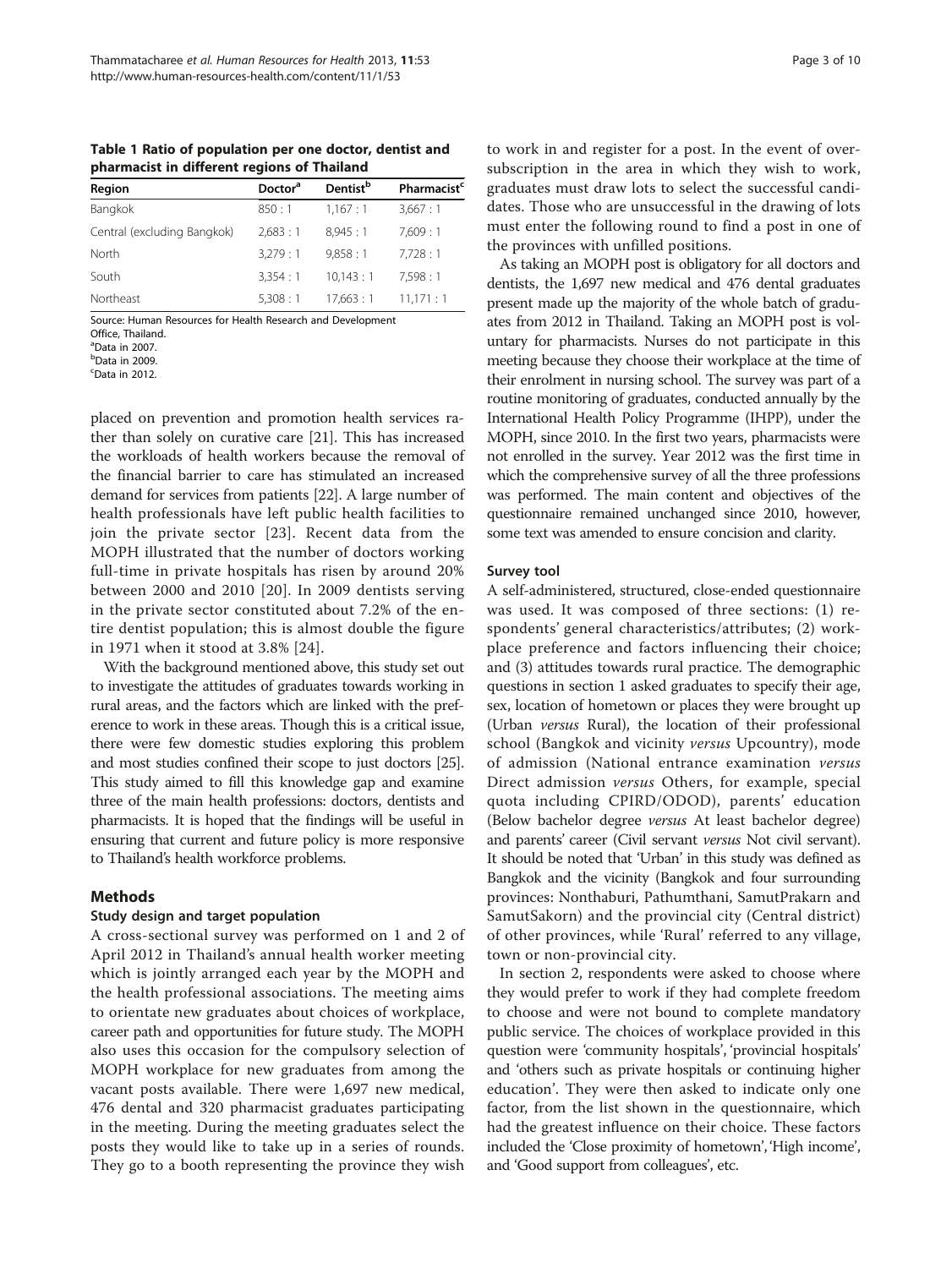In the last section, attitudes towards rural work were measured using the standard Likert scale indicating whether they agreed with six opinions shown in the questionnaire. The six opinions comprised of four positive statements and two negative statements as follows: (1) 'Rural colleagues are nice and friendly'; (2) 'Rural colleagues are helpful'; (3) 'Rural work opens chances to utilize different medical skills'; (4) 'Rural work is challenging'; (5) 'There are very few facilities in rural areas'; and (6) 'Working in rural areas means being separated from family and friends'. The ranks ranged from 1 'Strongly disagree' to 5 'Strongly agree'.

The questionnaire was distributed to the new graduates after the workplace selection process had been completed. On average each questionnaire took between 5 and 10 minutes to complete. A validity check was performed through a consultative meeting among three experts in Thailand's MOPH. A pilot test of the questions on rural attitudes was conducted, to test their reliability, using final-year medical students in KhonKaen University before the actual survey commenced (Cronbach's alpha = 0.64 - Considered acceptable reliability).

# Data analysis

STATA software Version 11 (STATA Corporation, College Station, TX, USA) was used for data analysis. The analysis consisted of three parts: first, descriptive statistics were used to describe the demographic profiles of graduates and general findings of workplace selection, factors influencing their choice and rural attitudes. Second, univariable analysis was performed, using Pearson's Chi-square test, to determine an association between individual attributes (independent variables) and the choice of workplace (dependent variables); in this case, dependent variables were coded either 'rural preference', if respondents chose to work in community hospitals, or 'urban preference', if they selected other options. Finally, multivariable analysis was conducted to find out the relationship between individual attributes and rural preference, taking into account all potential confounders. The attributes selected in the model were those yielding statistical significance over 95% level of confidence in the univariable analysis. Attributes which were recommended by WHO guidelines [[10](#page-8-0)] were also recruited into the model, for instance, 'location of the school outside Bangkok and vicinity' and 'rural hometown'. The results presented an absolute probability rather than a relative tendency as is commonly shown in odds ratios.

# Results

A total of 1,225 graduates participated in the survey. They were 754 doctors, 203 dentists and 268 pharmacists, corresponding to a response rate of 44.4%, 42.6% and 83.8%, respectively.

# General characteristics of graduates

The mean age of graduates was approximately 24 years and women made up the majority of participating graduates in all professions. Over three-quarters of medical and dental graduates were brought up in urban areas while around half of the pharmacists had their hometown in a rural area. Most medical and dental graduates had graduated from universities located in Bangkok and the vicinity, whereas almost all the pharmacists were from pharmacy schools in upcountry areas. The national entrance examination and direct admission were the main routes of admission in all professions, but a significant minority of medical graduates (22%) were recruited through the CPIRD/ODODprogrammes. Around two-thirds of all graduates had parents with at least a bachelor's degree. A slight difference in the career of graduates' parents across professions was observed. The parents of around half the medical and dentistry graduates held a civil service post, this contrasts with 60% of the parents of pharmacy graduates (see Table [2](#page-4-0)).

# Workplace preference and reasons influencing workplace selection

Under the assumption that they were not compelled by the bond to work in an MOPH facility, more than half of the medical and dental graduates said they would choose to work in community hospitals. Around one-third of doctors selected other workplaces outside the public sector or wished to continue further education. 'Community hospitals' was also the choice most commonly selected by pharmacist graduates, slightly more popular than provincial hospitals; fewer than 15% of pharmacists wished to work outside the public sector (see Figure [1](#page-4-0)).

Of the reasons influencing workplace selection, 'Close proximity to hometown' was of the greatest importance for all professions. Approximately 22% of doctors, 31% of dentists and 52% of pharmacists selected it in first place. Other important factors for dentists and pharmacists were quite similar. These two groups showed marked concern for 'High income' (22% of dentists and 14% of pharmacists selecting this factor) and 'Desired type of work' (15% of pharmacists and 9% of dentists selecting this factor). By contrast, doctors were less motivated by these reasons: they tended to select workplaces where they were able to seek good support from colleagues and gain new working experiences (see Table [3](#page-4-0)).

# Attitudes towards rural work

Overall, there were slight differences in the agreement on each view between professional groups. The highest level of agreement came in response to the first two views, 'Rural colleagues are nice and friendly (Q1)' and 'Rural colleagues are helpful (Q2)': around 70% to 80% of all respondents chose positive answers on these attitudes.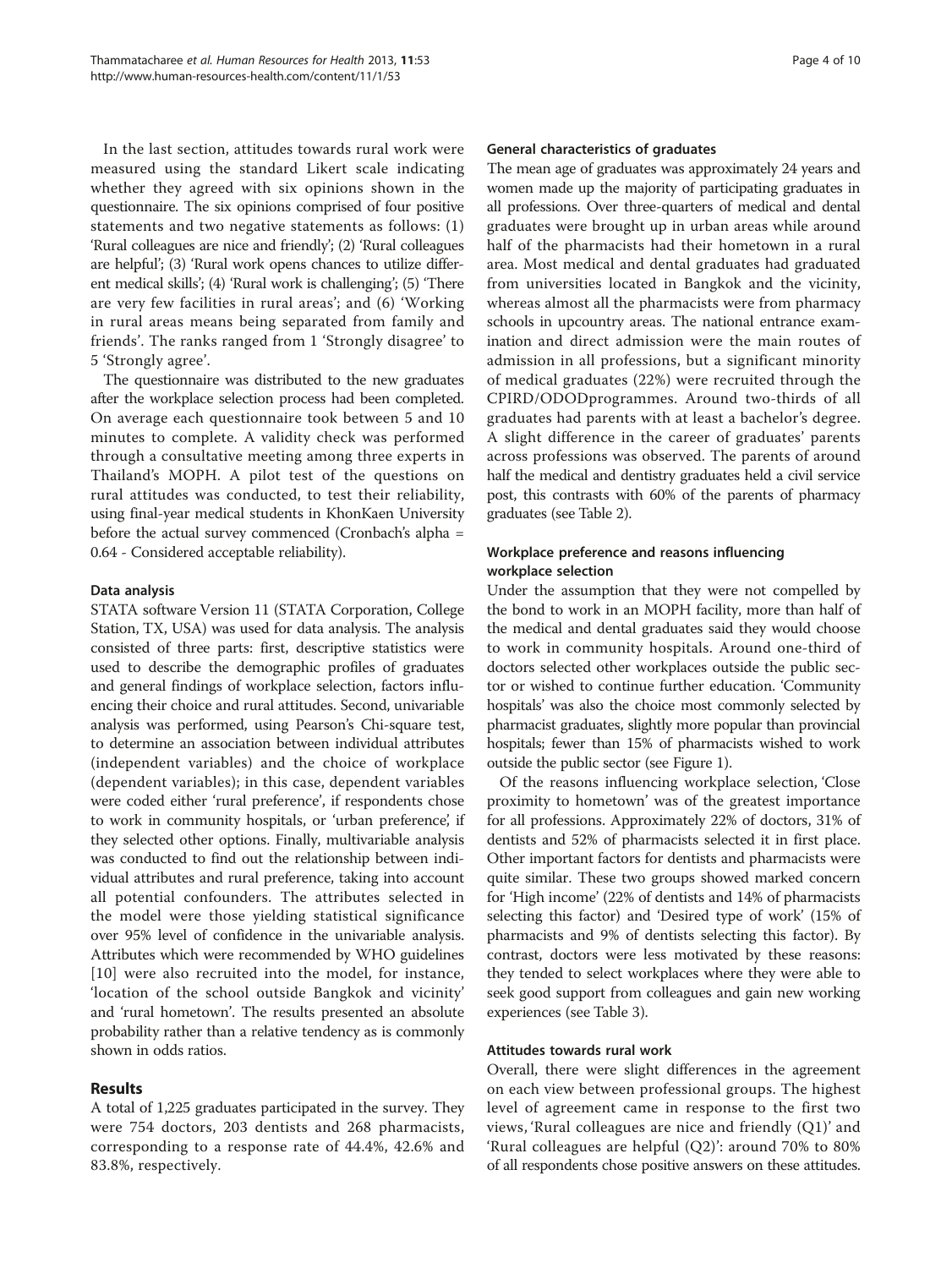<span id="page-4-0"></span>

| Table 2 General characteristics of graduates in each profession |  |  |  |  |  |
|-----------------------------------------------------------------|--|--|--|--|--|
|-----------------------------------------------------------------|--|--|--|--|--|

| <b>Attribute</b>                      | Doctor (%)                | Dentist (%)               | Pharmacist (%)            |  |
|---------------------------------------|---------------------------|---------------------------|---------------------------|--|
|                                       | $\langle n = 754 \rangle$ | $\langle n = 203 \rangle$ | $\langle n = 268 \rangle$ |  |
| Mean age in years (SD)                | 24.1 (0.9)                | 24.3 (1.6)                | 23.9 (1.6)                |  |
| Sex                                   |                           |                           |                           |  |
| $\bullet$ Male                        | 295 (39.5)                | 61 (30.0)                 | 57(21.3)                  |  |
| $\bullet$ Female                      | 452 (60.5)                | 142 (70.0)                | 120 (78.7)                |  |
| Hometown area                         |                           |                           |                           |  |
| $\bullet$ Urban                       | 568 (75.9)                | 157(77.7)                 | 127(47.7)                 |  |
| $\bullet$ Rural                       | 180 (24.1)                | 45 (22.3)                 | 139 (52.3)                |  |
| School location                       |                           |                           |                           |  |
| • Bangkok and vicinity                | 411 (57.3)                | 136 (67.0)                | 9(3.4)                    |  |
| $\bullet$ Upcountry                   | 306 (42.7)                | 67 (33.0)                 | 258 (96.6)                |  |
| Mode of admission                     |                           |                           |                           |  |
| • National entrance examination       | 200 (26.6)                | 85 (41.9)                 | 159 (59.6)                |  |
| • Direct admission                    | 313 (41.6)                | 89 (43.8)                 | 70 (26.2)                 |  |
| • CPIRD/ODOD                          | 167(22.2)                 | <b>NA</b>                 | <b>NA</b>                 |  |
| • Others (for example, special quota) | 72 (9.6)                  | 29 (14.3)                 | 38 (14.2)                 |  |
| Parents' education                    |                           |                           |                           |  |
| • At least bachelor degree            | 539 (72.1)                | 135 (66.8)                | 163(61.1)                 |  |
| · Below bachelor degree               | 209 (27.9)                | 67 (33.2)                 | 104 (38.9)                |  |
| Parents' career                       |                           |                           |                           |  |
| • Civil servant                       | 387 (51.3)                | 100(49.3)                 | 153 (59.1)                |  |
| · Not civil servant                   | 377 (48.7)                | 103 (50.7)                | 106 (40.9)                |  |

<sup>a</sup>n= total number of respondents; NA = not applicable as dentists and pharmacists did not have CPIRD/ODOD admission programme; SD = standard deviation.

However, the proportion of pharmacists expressing 'strongly agree' on Q2 is much lower than that of other professions. The next highest level of agreement were found in response to the statement 'Rural work opens chances to utilize different medical skills (Q3)' and 'Rural work is challenging (Q4)'. On the negative opinions: 'There are very limited facilities in rural areas (Q5)' and 'Working



in rural areas means being separated from family and friends (Q6)', around half of all graduates stayed neutral or disagreed. The proportion of dentists stating 'strongly agree' or 'agree' on Q5 was slightly higher than that of the other two groups (see Figure [2\)](#page-5-0).

# Table 3 Proportion (%) of graduates selecting each reason as the greatest importance to the total graduates

| List of reasons <sup>a</sup>                              | <b>Doctor</b>  | <b>Dentist</b> | Pharmacist |
|-----------------------------------------------------------|----------------|----------------|------------|
| Close proximity of hometown                               | 21.6           | 30.5           | 52.2       |
| High income                                               | 5.7            | 22.1           | 14.2       |
| Good support from colleagues                              | 16.5           | NA.            | NA.        |
| Gaining new experience                                    | 14.7           | 6.4            | 6.0        |
| Well-known workplace                                      | $NA^{\dagger}$ | 6.9            | 4.0        |
| Desired type of work                                      | $NA^{\dagger}$ | 8.9            | 14.6       |
| High chance to pursue<br>specialty training in the future | 6.9            | 3.5            | 0.4        |
| Appropriate workload                                      | 5.3            | 0.5            | < 0.1      |
| Good environment                                          | 1.3            | 19.2           | 4.9        |
| Having friend(s) to go with                               | 11.4           | $NA^2$         | $NA^2$     |

<sup>a</sup>Only key reasons from the whole list of reasons in the questionnaire are shown. NA = Not applicable as that reason did not present in the questionnaire for particular profession.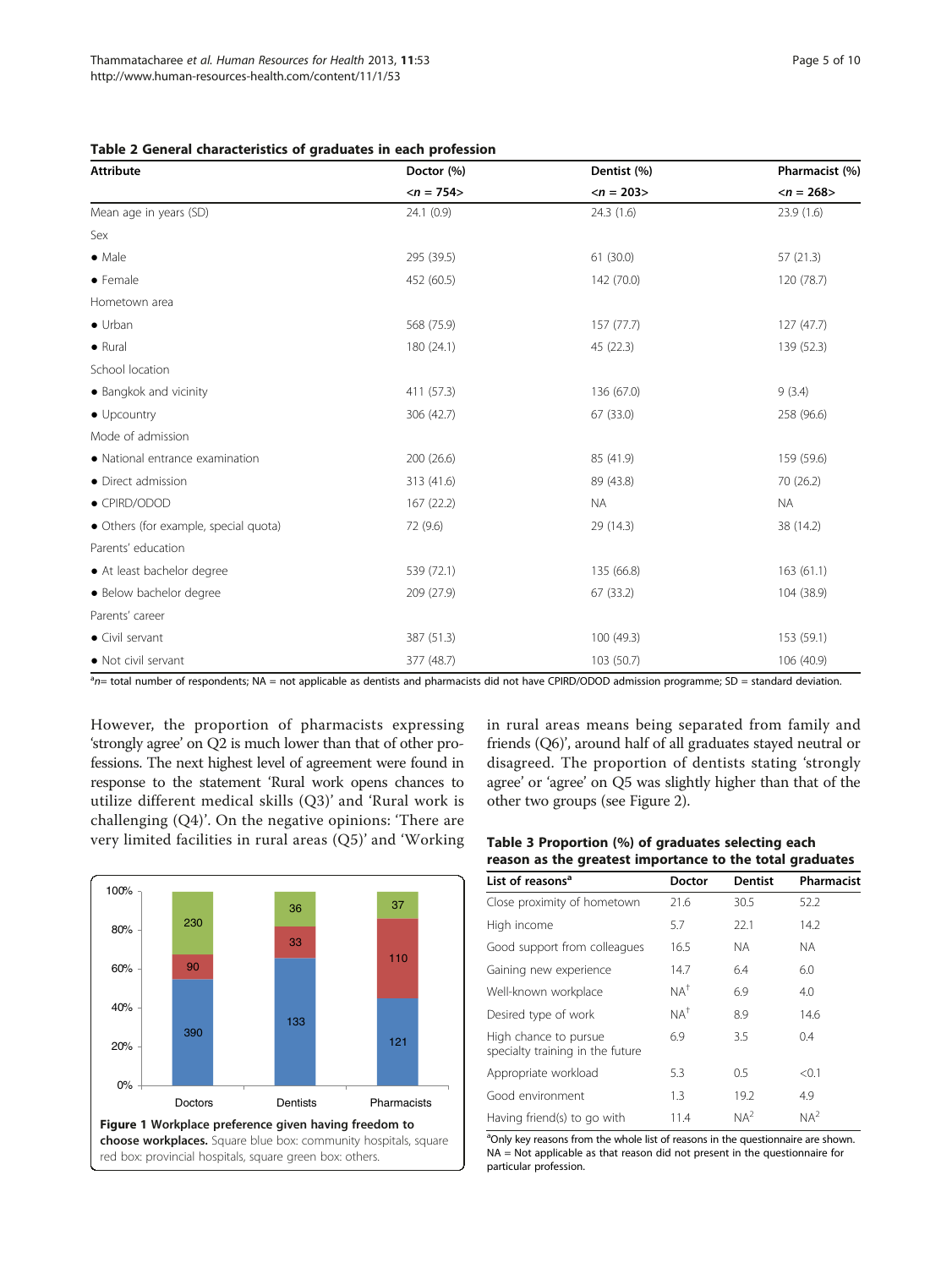<span id="page-5-0"></span>

Q6 = Working in rural areas means being separated from family and friends.

# Association between preference for rural work and the attributes of graduates

Univariable analysis suggested that, for medical graduates, the mode of admission was significantly associated with the preference for rural work. Those admitted through CPIRD/ODOD tended to choose community hospitals as their preferred workplace. Of 167 CPIRD/ODOD graduates, 98 doctors showed a preference for rural work, constituting 25% of those selecting community hospitals. The relationship with hometown area was of borderline significance in the cases of dentist and pharmacist. Thirty-five of 45 dental graduates, and 71 of 139 pharmacist graduates, who spent their childhood in rural areas, preferred to work in rural areas (see Table [4](#page-6-0)).

According to the selection criteria mentioned in the [Methods](#page-2-0) section above, 'mode of admission' was thus selected for further analysis, using multivariable logistic regression with the marginal effect model. School location and hometown area were selected in the model too, despite having no statistical significance over 95% level of confidence. This was because the two variables matched the recommendations set by WHO: 'A1-Students from rural background' and 'A2-Health professional schools outside major cities' [[10](#page-8-0)].

Table [5](#page-6-0) demonstrates the full results of multivariable analysis with marginal effect. CPIRD/ODOD doctors had a 10% higher probability of preferring rural work than graduates recruited through the national entrance exam path, with a borderline significance ( $P$ value = 0.058). Location of hometown and placement of medical school were not significantly linked with the preference for rural work. For dentists and pharmacists, there were no attributes significantly influencing the intention to work in rural areas. However, when relaxing the interpretation of confidence level to 10% (P<0.10), dentists whose childhood was spent in rural areas tended to have a positive preference for rural work, 15% more than those with an urban background. The same pattern was observed in pharmacists where having a rural hometown resulted in a 9% higher tendency in choosing to work in rural areas (see Table [5\)](#page-6-0).

# **Discussion**

The majority of graduates preferred to work in community hospitals, and attitudes towards rural work were positive or at least neutral in most cases. Nonetheless, in-depth analysis found that the factors influencing their choice varied across professions. Unlike 'Close proximity to hometown', which was the most important factor consistent in every profession, high income was a key deciding factor for dentists and pharmacists but not for doctors. New medical graduates paid more attention to the opportunity to acquire more experience, and to get support from colleagues. This finding does not necessarily mean that doctors place a lower priority on financial rewards. Instead, it might implicitly reflect the financial imbalances in Thailand's health system, and the way doctors are paid. Rural work is not a barrier to high income for doctors as they are still able to earn more than dentists and pharmacists.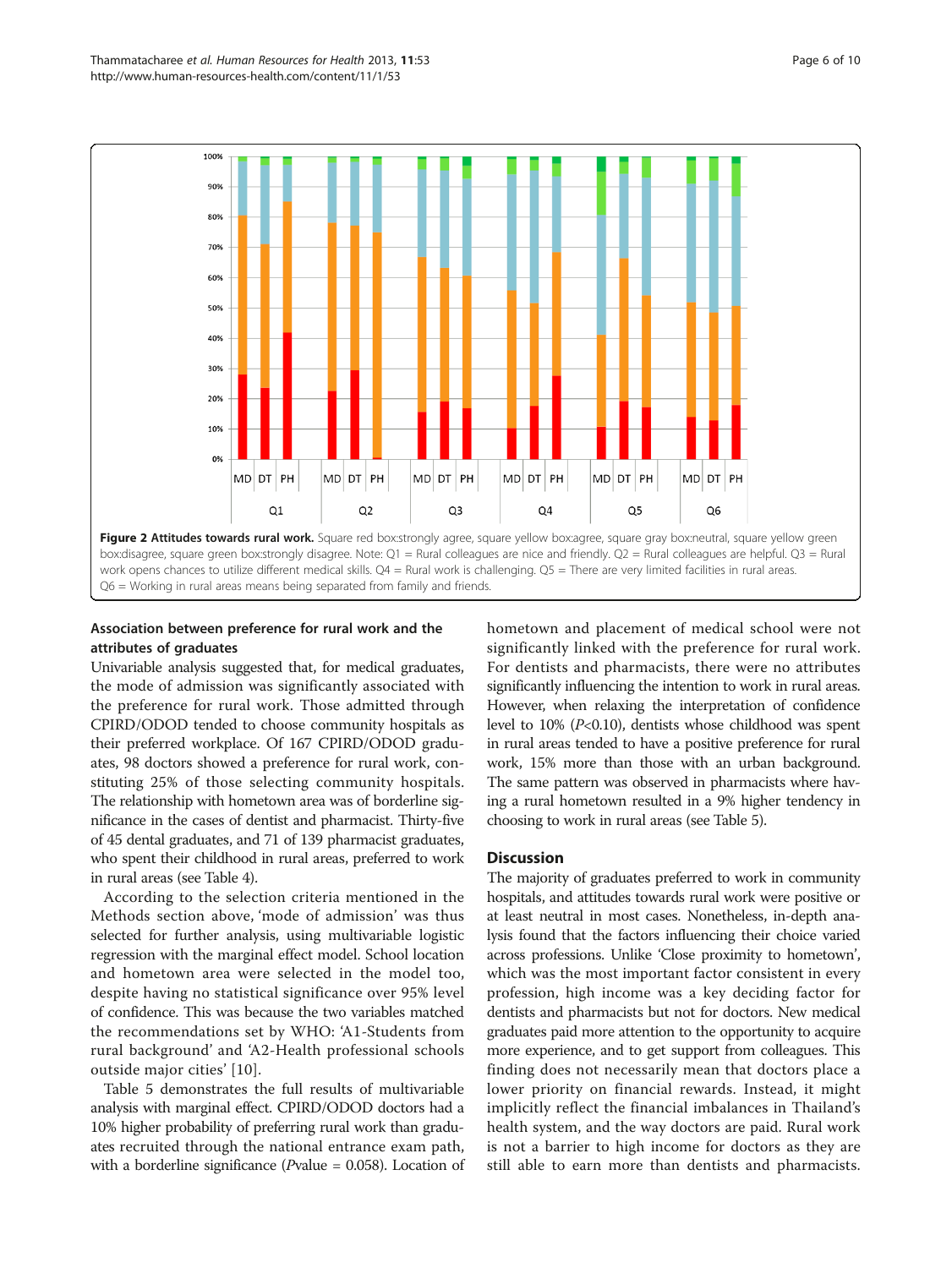| Graduates' attributes                 | Having rural preference (serving community hospitals) |                           |                           |  |  |  |
|---------------------------------------|-------------------------------------------------------|---------------------------|---------------------------|--|--|--|
|                                       | Doctor (%)                                            | Dentist (%)               | Pharmacist (%)            |  |  |  |
|                                       | $\langle n = 390 \rangle$                             | $\langle n = 133 \rangle$ | $\langle n = 121 \rangle$ |  |  |  |
| Sex                                   | $P$ value = 0.577                                     | $Pvalue = 0.553$          | $P$ value = 0.803         |  |  |  |
| $\bullet$ Male                        | 154 (39.8)                                            | 42 (31.6)                 | 25(20.7)                  |  |  |  |
| $\bullet$ Female                      | 233 (60.2)                                            | 91 (68.4)                 | 96 (79.3)                 |  |  |  |
| Hometown area                         | $P$ value = 0.205                                     | $P$ value = 0.052         | $Pvalue = 0.055$          |  |  |  |
| $\bullet$ Urban                       | 289 (74.9)                                            | 97 (73.5)                 | 50(41.3)                  |  |  |  |
| $\bullet$ Rural                       | 97(25.1)                                              | 35(26.5)                  | 71 (58.7)                 |  |  |  |
| School location                       | $P$ value = 0.250                                     | $P$ value = 0.151         | $Pvalue = 0.957$          |  |  |  |
| • Bangkok and vicinity                | 220 (59.6)                                            | 85 (63.9)                 | 4(3.3)                    |  |  |  |
| $\bullet$ Upcountry                   | 149 (40.4)                                            | 48 (36.1)                 | 117 (96.7)                |  |  |  |
| Mode of admission                     | Pvalue = $0.044$ <sup>a</sup>                         | $P$ value = 0.466         | $P$ value = 0.147         |  |  |  |
| · National entrance examination       | 94 (24.2)                                             | 60(45.1)                  | 79 (65.3)                 |  |  |  |
| • Direct admission                    | 165 (42.4)                                            | 55 (41.4)                 | 25(20.7)                  |  |  |  |
| • CPIRD/ODOD                          | 98 (25.2)                                             | <b>NA</b>                 | <b>NA</b>                 |  |  |  |
| • Others (for example, special quota) | 32 (8.2)                                              | 18(13.5)                  | 17(14.0)                  |  |  |  |
| Parents' education                    | $Pvalue = 0.658$                                      | $Pvalue = 0.529$          | $P$ value = 0.751         |  |  |  |
| • At least bachelor degree            | 279 (72.1)                                            | 90(68.2)                  | 72 (60.0)                 |  |  |  |
| • Below bachelor degree               | 108 (27.9)                                            | 42 (31.8)                 | 48 (40.0)                 |  |  |  |
| Parents' career                       | $P$ value = 0.172                                     | $Pvalue = 0.084$          | $P$ value = 0.708         |  |  |  |
| $\bullet$ Civil servant               | 192 (49.2)                                            | 71 (53.4)                 | 70 (60.3)                 |  |  |  |
| • Not civil servant                   | 198 (50.8)                                            | 62(46.6)                  | 46 (39.7)                 |  |  |  |

<span id="page-6-0"></span>

| Table 4 Association between rural preference and graduates' attributes: a univariable analysis |  |  |  |
|------------------------------------------------------------------------------------------------|--|--|--|
|------------------------------------------------------------------------------------------------|--|--|--|

<sup>a</sup>Statistical significance over 95% level of confidence.

 $n=$  total number of graduates choosing 'Community hospitals' in the questionnaire,  $NA =$  not applicable as dentists and pharmacists did not have CPIRD/ODOD admission programme.

New medical graduates, working in rural areas, automatically gain additional income, on top of their regular salary, offsetting their opportunity loss if they choose rural work. This amounts to US\$1,000/month in the first 3 years, it then increases to >US\$2,000/month if they serve in rural areas for up to 10 years. Dental graduates are also entitled to this additional income but pharmacists are not. Dentists and pharmacists are unable to match doctors in boosting

their earnings through performing medical procedures outside official working hours. For example, a doctor can earn US\$13 per case of shock/heart failure treatment, and US\$27 per appendectomy [\[26,27](#page-9-0)]. Thus the revenue doctors can earn does not differ markedly whether they work in rural or urban MOPH health facilities. This may explain why the workplace selection of doctors depended more on other reasons.

|  | Table 5 Association between rural preference and graduates' attributes: a multivariable analysis with marginal effect |  |  |  |
|--|-----------------------------------------------------------------------------------------------------------------------|--|--|--|
|  |                                                                                                                       |  |  |  |

|                                  | <b>Doctor</b> |                |        |               | <b>Dentist</b> |           | Pharmacist    |                |           |
|----------------------------------|---------------|----------------|--------|---------------|----------------|-----------|---------------|----------------|-----------|
|                                  | Coef.(SE.)    | [95% CI]       | Pvalue | Coef.(SE.)    | $[95%$ CI]     | Pvalue    | Coef.(SE.)    | [95% CI]       | Pvalue    |
| Rural hometown <sup>a</sup>      | 0.05(0.05)    | $[-0.05 0.14]$ | 0.322  | 0.15(0.09)    | $[-0.01 0.32]$ | 0.071     | 0.09(0.06)    | $[-0.02 0.21]$ | 0.114     |
| School in upcountry <sup>p</sup> | $-0.07(0.04)$ | $[-0.15 0.08]$ | 0.079  | 0.09(0.07)    | $[-0.05 0.23]$ | 0.214     | 0.00(0.17)    | $[-0.33 0.33]$ | 0.988     |
| Mode of admission <sup>c</sup>   |               |                |        |               |                |           |               |                |           |
| • Direct admission               | $-0.05(0.05)$ | $[-0.14 0.04]$ | 0.257  | $-0.06(0.07)$ | $[-0.20 0.08]$ | 0.376     | $-0.11(0.07)$ | $[-0.25 0.03]$ | 0.137     |
| • CPIRD/ODOD                     | 0.10(0.05)    | $[-0.00 0.21]$ | 0.058  | <b>NA</b>     | <b>NA</b>      | <b>NA</b> | <b>NA</b>     | <b>NA</b>      | <b>NA</b> |
| • Others                         | $-0.03(0.07)$ | $[-0.16 0.11]$ | 0.722  | $-0.08(0.10)$ | $[-0.05 0.23]$ | 0.464     | $-0.05(0.09)$ | $[-0.23 0.12]$ | 0.573     |

<sup>a</sup>Having urban hometown is a comparator.

<sup>b</sup>Graduating from school within Bangkok and vicinity is a comparator.

Being admitted through the national entrance examination is a comparator.

95% CI = 95% confidence interval; Coef.(SE.) = Coefficient (standard error) - the coefficient represented absolute probability (%) of having rural preference in each attribute compared to base attribute (comparator). NA = Not applicable as dentists and pharmacists did not have CPIRD/ODOD admission programme.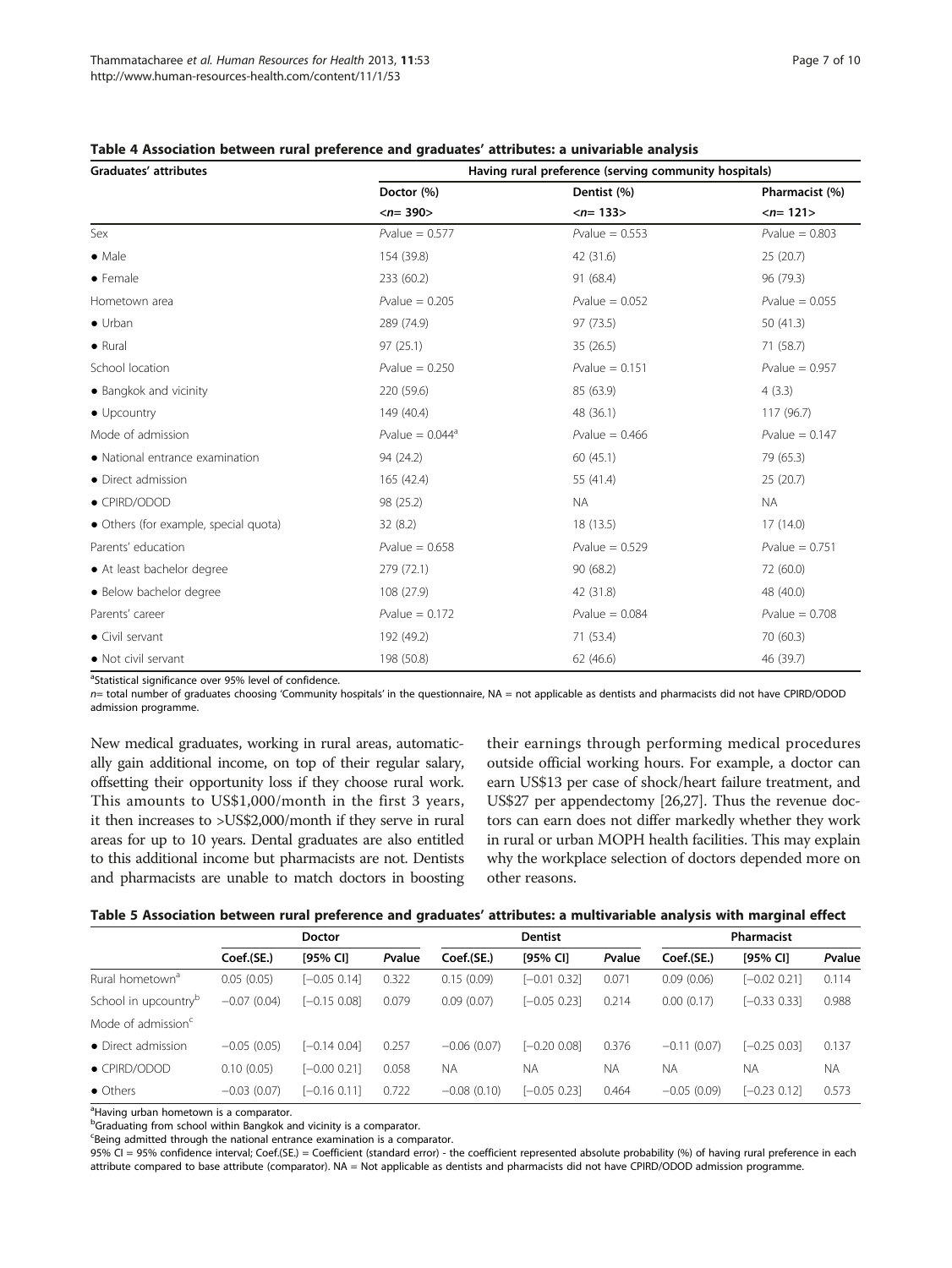The attribute that showed the strongest association with the choice to work in a rural area was having received training following entry on the CPIRD/ODOD admission programme, this had borderline statistical significance. This was understandable as the programme itself represented a bundle of policies, and was unique in terms of admission criteria, curricular design and workplace selection. Graduates from this track were obliged to serve a community in an area with a pre-existing shortage of doctors, either in or near their hometown. Having been trained in MOPH affiliated hospitals during their clinical years, they might feel more confident in performing clinical work in the real setting. This, in turn, may make them feel familiar with real workplaces, confident in handling the type of patients commonly found in MOPH health facilities, and able to seek professional peer support in the future [\[28\]](#page-9-0). This explanation of the association between special track recruitment and the choice to work in a rural area corresponded to a number of previously published studies [\[11,](#page-8-0)[29-33\]](#page-9-0).

It was interesting that, independent from the effect of other factors, merely having a rural background did not strongly determine the preference of dentists and pharmacists to work in rural areas. However, a positive link between rural background and intention to undertake rural service was found and this might be an important indicator. During the policy formulation process this point should not be ignored; however, it might not be effective in addressing health workforce maldistribution unless various supporting mechanisms are also in place.

Policy-makers may benefit from the evidence shown in this study. A special track programme like CPIRD/ODOD could potentially help increase the number of dentists and pharmacists serving rural communities. However, policy implementation is not a one-size-fits-all process. It is important to consider the difference between professions in the attitudes towards rural work and the factors attracting graduates to work in rural areas. A bundle of supporting mechanisms, such as promoting supportive work environments and enhancing financial incentives for dentists and pharmacists, should be set up in parallel.

Despite rigorous design and analysis, this study still faced some limitations. Graduates enrolled in the survey could not represent all the students graduating in 2012. This was because around 20% of total graduates did not attend the MOPH selection meeting: the missing 20% included those who opted out from mandatory service by paying the fine in order to enter private practice. These included graduates who chose to work in non-MOPH public facilities, for example, military service, or continue specialty training in some areas allowed by the Medical Council of Thailand, such as forensics or pathology. A selection and information bias might have occurred and this could affect the precision of the results. Assuming that all new medical graduates not attending the annual meeting were willing to pay the fine to avoid rural placement, a positive correlation between the various factors and the preference to work in rural areas would be overestimated as the dataset of this survey confined only in students who conformed to the rural mandatory services imposed by the MOPH. This is also another point of limitation. When extrapolating the results of this study to the whole health professional graduates, the degree of this correlation will probably be diluted. One potential solution to avoid this bias is conducting a survey on students who are about to leave their professional schools in order to gain insights from students who plan to opt out from the contract bound with the MOPH, which is a plan for future studies.

Despite the fact that the result of this study might be affected by the non-response bias, the positive correlation of special track recruitment with rural preference is likely to persist and still valid in the actual practice. This was confirmed by, and consistent with, findings from other domestic literatures [\[25,34](#page-9-0)], for instance, Pagaiya et al. explored the secondary data of medical graduate registry between 2001 and 2007 and found that the median survival years in the rural area of special track graduates were in the range of 4 to 10 years, significantly higher than the median survival years of 3 to 6.5 years in normal track graduates. This was equivalent to the 12% lower risk of leaving rural areas in special track graduates in contrast to that of normal track graduates (hazard ratio =  $0.88$ , *Pvalue =*  $0.001$ *)* [\[35\]](#page-9-0).

The nature of respondents was also inhomogeneous; participation in this meeting is voluntary for pharmacists while doctors and dentists are compelled to attend. Pharmacists, joining and participating in this ceremony might be driven by other motivations. For instance, they may wish to gain a civil service post, and thus decide to join this meeting even if they are not motivated to work in a rural area. They might participate in this meeting in order to gain insights about their potential career path and opportunities for their future, rather than as a result of a direct intention to sign a contract to work in the public sector.

One important consideration is the limitations of the design and data collection. As this study is a crosssectional survey, the results shown here were just a static picture which could not capture changes or trends in job preferences and factors affecting workplace selection. This is due to the fact that although the survey has been conducted regularly, 2012 was the first year that all three professions were enrolled in the survey. In the future, presuming the survey continues to be conducted annually, it will be possible to examine the trends and changes in the attitudes of graduates in all three professions. However, comparisons of the results between professions must be conducted with caution. This is because of the selection bias mentioned earlier and the variations in the questionnaire between the respondent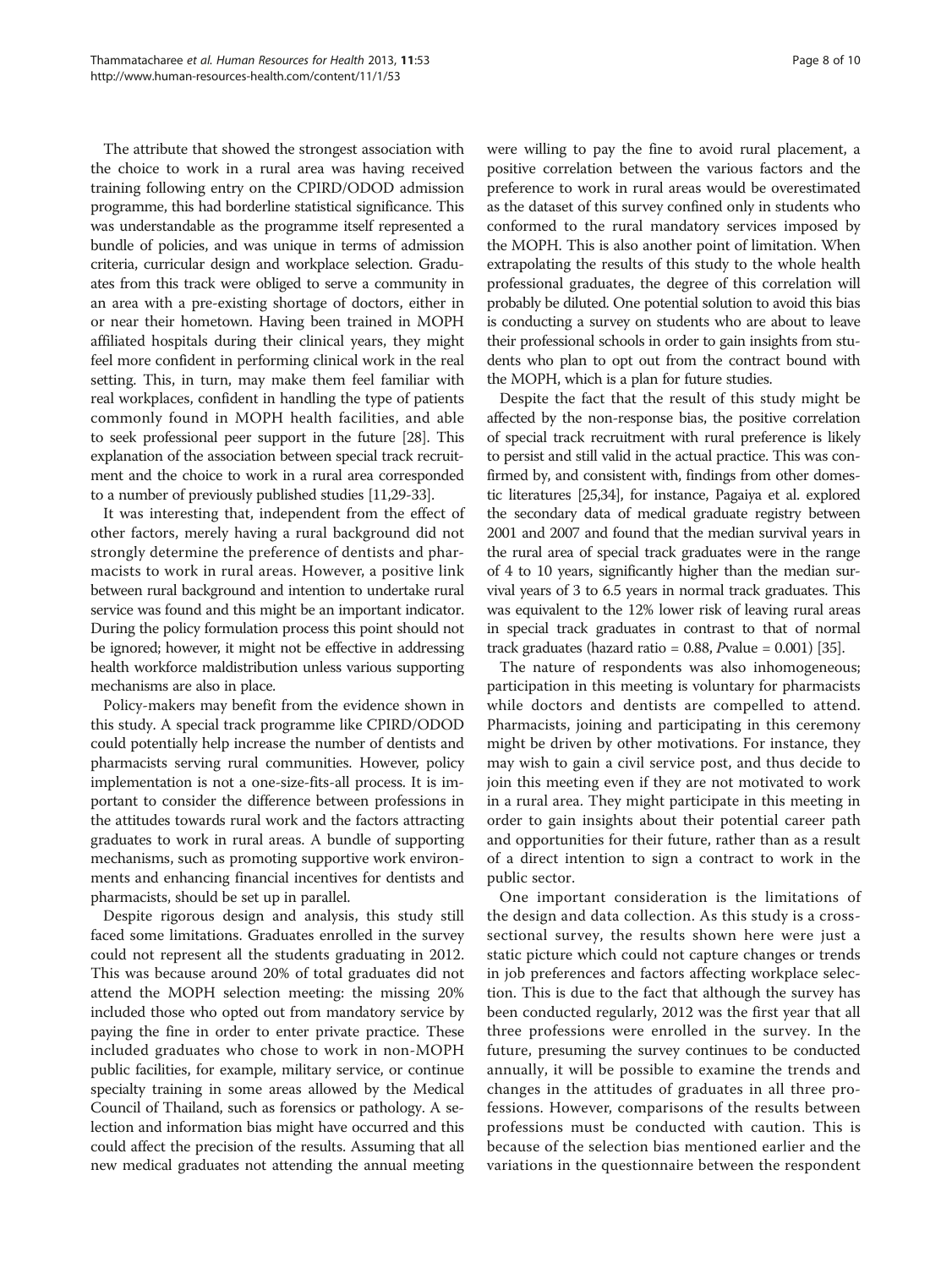<span id="page-8-0"></span>groups, in particular the questions regarding the reasons influencing workplace selection. The model of analysis presented here intended to determine the association of various factors with the intention to work in rural areas, it did not seek to predict the likelihood of graduates choosing to work in rural areas. This would require a more deliberate model design.

Last but not least, the results of this survey were a subjective assessment. This may not reflect the real ability to retain health workers in rural areas. Workforce retention depends not only on the intention of the individuals involved, but also on other health system components and the broader contextual environment. To obtain a better understanding, a qualitative study complementing this quantitative survey is recommended. Additional studies of new health professional graduates alongside those who are in service are suggested.

# Conclusion

The majority of graduates chose to work in community hospitals, and attitudes towards rural work were quite positive across all the selected professions. Nonetheless, in-depth analysis found that the factors influencing their choice varied between the professions. Special track recruitment positively influenced selection of a rural workplace amongst new doctors. Special track recruitment positively influenced the selection of rural workplaces amongst new doctors attending the MOPH annual meeting for workplace selection. This policy innovation should be applied to dentists and pharmacists as well. However, implementing a single policy without other supporting strategies might not be effective in addressing health workforce shortages. A bundle of policies such as, recruiting more students from rural areas, setting up special admission/curriculum programmes which allow early rural exposure, and leveraging financial incentives should be promoted. Differences in the attitudes and characteristics of graduates which affect their choice to work in rural areas should be considered during policy formulation and implementation. Future study of the attitudes and factors contributing to the selection of, and retention in, rural service of both new graduates and in-service professionals is recommended.

# Ethics approval

While informed consent was sought and protection of confidentiality was strictly followed; the National Ethical Review Committee waived ethical clearance as this is a regular monitoring work by the Government as shown in the letter Ref IHRP 47.2/2553 date 28 January 2553 BE (2010 AD).

#### Competing interests

The authors declare that they have no competing interests.

#### Authors' contributions

NT, TW, RS and WP designed the study and contributed to data collection. NT, RS and SL were responsible for data analysis. All authors contributed to the shaping of this manuscript and approved the final version.

#### Acknowledgement

Authors would like to thank Dr. Viroj Tangcharoensathien and Dr. Suwit Wibulpolprasert who continuously encouraged everyone involved in this study. We also appreciate Tuangtip Teerawit and Kumaree Pachanee for their efforts in coordination of field work and data collection, and Dr. Nonglak Pagaiya for her kind advice and her contribution to the prior surveys. We do appreciate the assistance from Mr. Alex Dalliston for the language edits.

#### Funding support

This study was funded by IHPP core resources.

#### Author details

<sup>1</sup>Health Insurance System Research Office (HISRO), Nonthaburi, Thailand <sup>2</sup>International Health Policy Program (IHPP), Ministry of Public Health, Nonthaburi, Thailand. <sup>3</sup>Banphai Hospital, Khon Kaen, Thailand. <sup>4</sup>Faculty of Pharmaceutical Sciences, Khon Kaen University, Khon Kaen, Thailand. <sup>5</sup>IHPP Ministry of Public Health, Nonthaburi 11000, Thailand.

#### Received: 22 January 2013 Accepted: 9 October 2013 Published: 23 October 2013

#### References

- 1. World Health Organization: The world health report 2006 working together for health. Geneva: WHO; 2006.
- 2. Savigny D, Adam T: Systems thinking for health systems strengthening: An introduction. 1st edition. Geneva: World Health Organization; 2009.
- 3. Aiken LH, Clarke SP, Sloane DM, Sochalski J, Silber JH: Hospital nurse staffing and patient mortality, nurse burnout, and job dissatisfaction. JAMA 2002, 288:1987–1993.
- 4. Lehmann U, Dieleman M, Martineau T: Staffing remote rural areas in middle-and low-income countries: a literature review of attraction and retention. BMC Health Serv Res 2008, 8:19.
- 5. Wibulpolprasert S, Pengpaibon P: Integrated strategies to tackle the inequitable distribution of doctors in Thailand: four decades of experience. Hum Resour Health 2003, 1:12.
- 6. Suphanchaimat R, Wisaijohn T, Thammathacharee N, Tangcharoensathien V: Projecting Thailand physician supplies between 2012 and 2030: application of cohort approaches. Hum Resour Health 2013, 11:3.
- 7. Patcharanarumol W, Tangcharoensathien V, Limwattananon S, Panichkriangkrai W, Pachanee K, Poungkantha W, Gilson L, Mills A: Why and how did Thailand achieve good health at low cost? In 'Good health at low cost' 25 years on What makes a successful health system?. 1st edition. Edited by Balabanova D, McKee M, Mills A. London: London School of Hygiene & Tropical Medicine; 2011:193–223.
- 8. Wibulpolprasert S, Pachanee C: Addressing the internal brain drain of medical doctors in Thailand: the story and lesson learned. Global Soc Policy 2008, 8:12–15.
- 9. Faramnuayphol P: Thai Health System. In Thailand health profile 2005-2007. Edited by Wibulpolprasert S. Bangkok: Bureau of Policy and Strategy, Ministry of Public Health; 2007.
- 10. World Health Organization: Increasing access to health workers in remote and rural areas through improved retention: global policy recommendations. Geneva: WHO; 2010.
- 11. Rabinowitz HK, Diamond JJ, Markham FW, Wortman JR: Medical school programs to increase the rural physician supply: a systematic review and projected impact of widespread replication. Acad Med 2008, 83:235–243.
- 12. Chan BTB, Degani N, Crichton T, Pong RW, Rourke JT, Goertzen J, McCready B: Factors influencing family physicians to enter rural practice: does rural or urban background make a difference? CanadFamPhys 2005, 51:1246-1247.
- 13. Matsumoto M, Inoue K, Kajii E: Characteristics of medical students with rural origin: implications for selective admission policies. Health Policy 2008, 87:194–202.
- 14. Nomura K, Yano E, Mizushima S, Endo H, Aoki M, Shinozaki H, Fukui T: The shift of residents from university to non-university hospitals in Japan: a survey study. J Gen Intern Med 2008, 23:1105-1109.